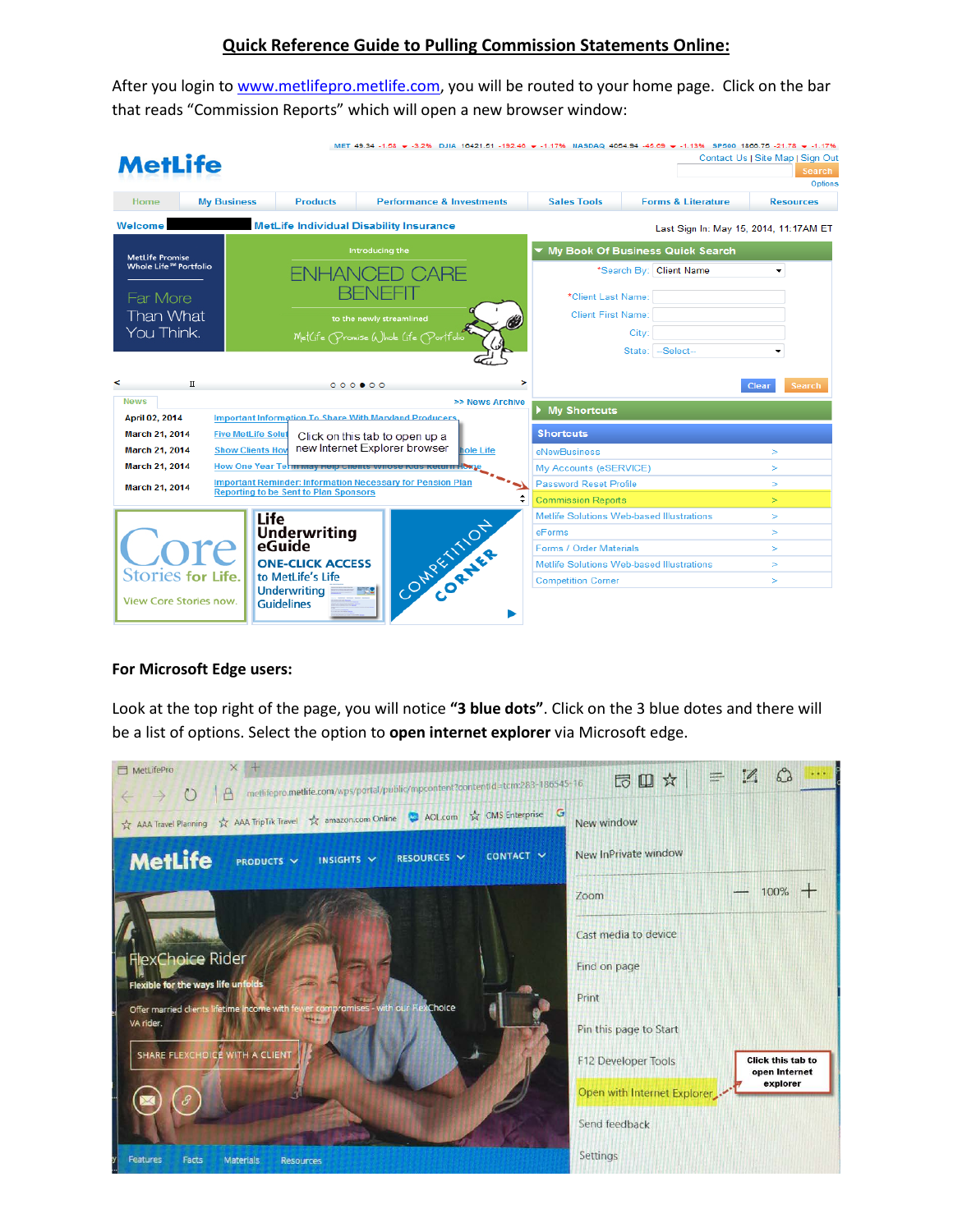The new Internet Explorer browser window will populate to reflect the following:



Once you click the box highlighted above ("Statements"), you will see the bottom of this page populate for you to choose the appropriate statement date:

|                                     | <sup>4</sup> DSS Home Page - Provided by Metropolitan Insurance Company | ____                                                                                                                                                                                                                                 | <b>RONOHAM</b>       |
|-------------------------------------|-------------------------------------------------------------------------|--------------------------------------------------------------------------------------------------------------------------------------------------------------------------------------------------------------------------------------|----------------------|
| File Edit View Favorites Tools Help |                                                                         |                                                                                                                                                                                                                                      | x Convert . ElSelect |
|                                     |                                                                         | a Favorites a 198 2000 User METHETIds FBWA BrokerCheck Search @ ISPARC @ CRM @ SR 2000 @ PMACS @ PAS @ FR @ CAS @ MetCheck @ Taxport - Login Page @ MetLife Investors                                                                |                      |
|                                     | G · 图 · 回 m · Page · Safety · Tools · O · 周 图                           |                                                                                                                                                                                                                                      |                      |
| Helio                               |                                                                         |                                                                                                                                                                                                                                      |                      |
|                                     | <b>Please select a Report Period</b>                                    |                                                                                                                                                                                                                                      |                      |
| <b>Home Page</b>                    |                                                                         |                                                                                                                                                                                                                                      |                      |
| <b>Bonus Reports</b>                | <b>Statement Date</b>                                                   |                                                                                                                                                                                                                                      |                      |
| Commission Statements               | 2014-00-11<br>o                                                         | <b>Construction of the Construction of the Construction of the Construction of the Construction of the Construction of the Construction of the Construction of the Construction of the Construction of the Construction of the C</b> |                      |
| <b>Email Notification</b>           | $\overline{a}$<br>2014-04-20                                            |                                                                                                                                                                                                                                      |                      |
|                                     | 2014-04-13                                                              | Select the statement date you would like to pull                                                                                                                                                                                     |                      |
|                                     | $2014.04 - 06$<br>c                                                     |                                                                                                                                                                                                                                      |                      |
|                                     | $2014 - 03 - 23$<br>c                                                   |                                                                                                                                                                                                                                      |                      |
|                                     | 2013-10-06<br>Ð                                                         |                                                                                                                                                                                                                                      |                      |
|                                     | 2013-09-01<br>c                                                         |                                                                                                                                                                                                                                      |                      |
|                                     | 2013-08-04<br>Ð                                                         |                                                                                                                                                                                                                                      |                      |
|                                     | c<br>2013-05-12                                                         |                                                                                                                                                                                                                                      |                      |
|                                     | 2013-01-27<br>Ð                                                         |                                                                                                                                                                                                                                      |                      |
|                                     | 2012-18-07<br>c                                                         |                                                                                                                                                                                                                                      |                      |
|                                     | 2012-09-02<br>Ð<br>iÐ.                                                  |                                                                                                                                                                                                                                      |                      |
|                                     | 2012-07-08                                                              |                                                                                                                                                                                                                                      |                      |
|                                     | Æ<br>2012-04-13<br>2012-03-02<br>Ð                                      |                                                                                                                                                                                                                                      |                      |
|                                     | $2012.01 - 07$<br>ĸ                                                     |                                                                                                                                                                                                                                      |                      |
|                                     | Ð<br>$2011 \cdot 10 \cdot 14$                                           |                                                                                                                                                                                                                                      |                      |
|                                     | Ð<br>2011-08-19                                                         |                                                                                                                                                                                                                                      |                      |
|                                     |                                                                         |                                                                                                                                                                                                                                      |                      |

Once you select the appropriate date, all available statements for that cycle for your producers will be made available:

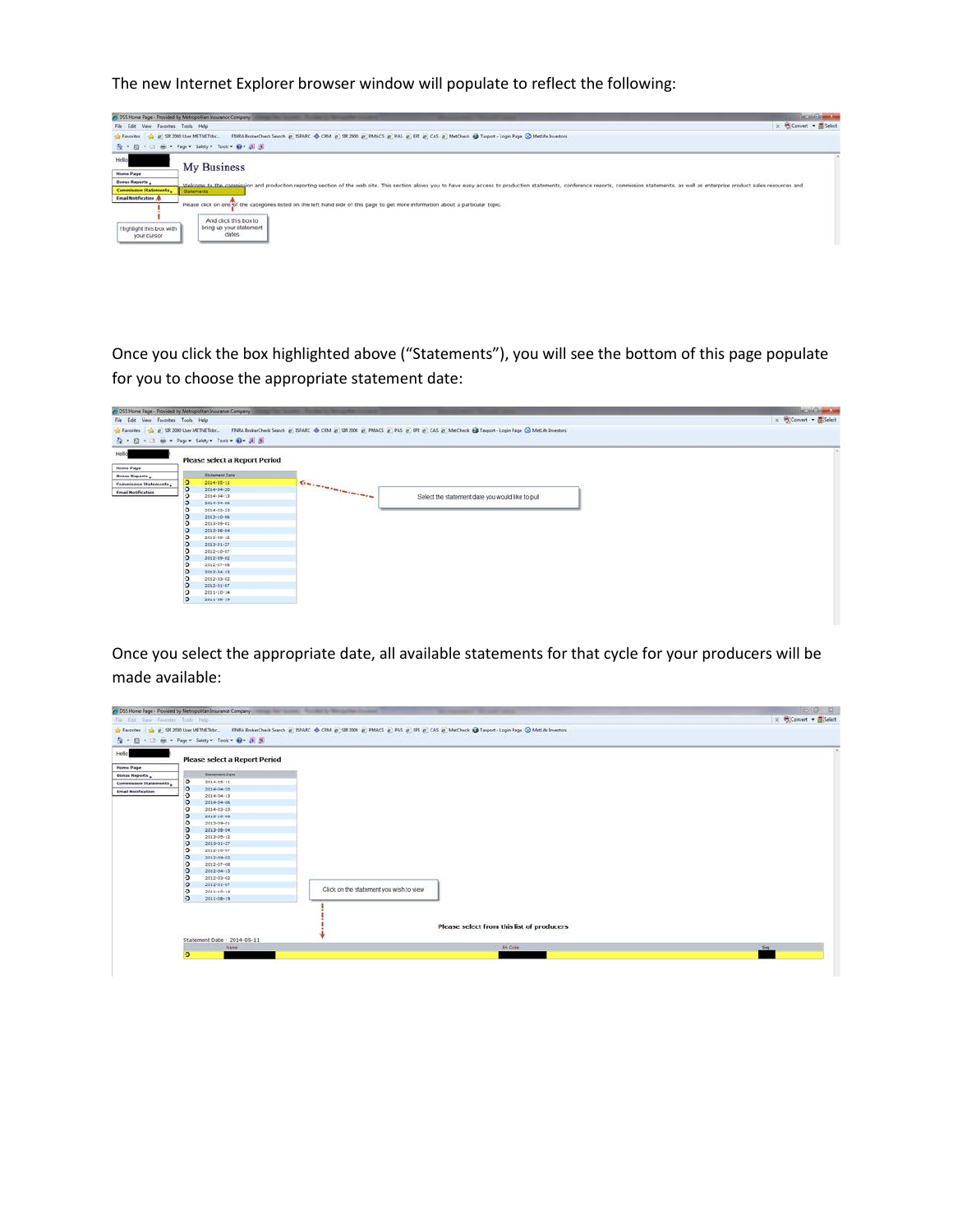By clicking on the appropriate statement you wish to view, a new window will be generated that will show as:

| (B) Miss / di indiffe.com/DSS CommissionEnts/Commission_Funnant.jp/secode=0000000001541968sastq=001Ast=4dsts=2914-05-11<br><b>College</b><br>File Edit View Favorites Tools Help<br>Flavelies (a g) SR 2000 the MITHETREM. FRIEA BrokerChack Search g) SERRC @ CRM g) SR 2000 g) PMACS g) FMS g) ETE g) CAS g) MeCheck @ Taspert-Login Page @ Metille Investors<br>29 DSS Commission Statements | $+ 85$ $5$ $\sqrt{2}$ and | $\rho$ .<br>X Convert . El Select<br>Q → Q → L3 m → Page + Safety + Tools + Q + |
|-------------------------------------------------------------------------------------------------------------------------------------------------------------------------------------------------------------------------------------------------------------------------------------------------------------------------------------------------------------------------------------------------|---------------------------|---------------------------------------------------------------------------------|
|                                                                                                                                                                                                                                                                                                                                                                                                 |                           |                                                                                 |
|                                                                                                                                                                                                                                                                                                                                                                                                 |                           |                                                                                 |
|                                                                                                                                                                                                                                                                                                                                                                                                 |                           |                                                                                 |
|                                                                                                                                                                                                                                                                                                                                                                                                 |                           |                                                                                 |
|                                                                                                                                                                                                                                                                                                                                                                                                 |                           |                                                                                 |
|                                                                                                                                                                                                                                                                                                                                                                                                 |                           |                                                                                 |
|                                                                                                                                                                                                                                                                                                                                                                                                 |                           |                                                                                 |
|                                                                                                                                                                                                                                                                                                                                                                                                 |                           |                                                                                 |
|                                                                                                                                                                                                                                                                                                                                                                                                 |                           |                                                                                 |
|                                                                                                                                                                                                                                                                                                                                                                                                 |                           |                                                                                 |
|                                                                                                                                                                                                                                                                                                                                                                                                 |                           |                                                                                 |
|                                                                                                                                                                                                                                                                                                                                                                                                 |                           |                                                                                 |
|                                                                                                                                                                                                                                                                                                                                                                                                 |                           |                                                                                 |
|                                                                                                                                                                                                                                                                                                                                                                                                 |                           |                                                                                 |
|                                                                                                                                                                                                                                                                                                                                                                                                 |                           |                                                                                 |
|                                                                                                                                                                                                                                                                                                                                                                                                 |                           |                                                                                 |
|                                                                                                                                                                                                                                                                                                                                                                                                 |                           |                                                                                 |
|                                                                                                                                                                                                                                                                                                                                                                                                 |                           |                                                                                 |
|                                                                                                                                                                                                                                                                                                                                                                                                 |                           |                                                                                 |
|                                                                                                                                                                                                                                                                                                                                                                                                 |                           |                                                                                 |
|                                                                                                                                                                                                                                                                                                                                                                                                 |                           |                                                                                 |
|                                                                                                                                                                                                                                                                                                                                                                                                 |                           |                                                                                 |
|                                                                                                                                                                                                                                                                                                                                                                                                 |                           |                                                                                 |
|                                                                                                                                                                                                                                                                                                                                                                                                 |                           |                                                                                 |
|                                                                                                                                                                                                                                                                                                                                                                                                 |                           |                                                                                 |
|                                                                                                                                                                                                                                                                                                                                                                                                 |                           |                                                                                 |
|                                                                                                                                                                                                                                                                                                                                                                                                 |                           |                                                                                 |
|                                                                                                                                                                                                                                                                                                                                                                                                 |                           |                                                                                 |
|                                                                                                                                                                                                                                                                                                                                                                                                 |                           |                                                                                 |
|                                                                                                                                                                                                                                                                                                                                                                                                 |                           |                                                                                 |
|                                                                                                                                                                                                                                                                                                                                                                                                 |                           |                                                                                 |
|                                                                                                                                                                                                                                                                                                                                                                                                 |                           |                                                                                 |
|                                                                                                                                                                                                                                                                                                                                                                                                 |                           |                                                                                 |
|                                                                                                                                                                                                                                                                                                                                                                                                 |                           |                                                                                 |
|                                                                                                                                                                                                                                                                                                                                                                                                 |                           |                                                                                 |
|                                                                                                                                                                                                                                                                                                                                                                                                 |                           |                                                                                 |
|                                                                                                                                                                                                                                                                                                                                                                                                 |                           |                                                                                 |

Please allow up to **30-60 seconds** for this view to populate. It can take some time for this window to generate:

| 4: DSS Commission Statements - Provided by Metropolitan Insurance Company                                                 |                                                                                                                                   |                                                                                                                           |                    |                                      |                    |                                            |                                                 | $\Box$ $\Box$<br>$-13$                    |
|---------------------------------------------------------------------------------------------------------------------------|-----------------------------------------------------------------------------------------------------------------------------------|---------------------------------------------------------------------------------------------------------------------------|--------------------|--------------------------------------|--------------------|--------------------------------------------|-------------------------------------------------|-------------------------------------------|
| ww                                                                                                                        | [2] https://doi.metife.com/DSS/CommissionStmts/Commission_Frameset.jsp?sacode=0000000000341568saseq=001&stmtstde=2014-05-11       |                                                                                                                           |                    |                                      |                    |                                            | - 4 2 4 × 回 8mg                                 | $p +$                                     |
| The Till Vew Favories Tools Help                                                                                          |                                                                                                                                   |                                                                                                                           |                    |                                      |                    |                                            |                                                 | x Convert - ESelect                       |
| the art 528, 2000 User METNETabr<br><b>Car Favorites</b>                                                                  | FINRA BrokerCheck Search @ ISPARC @ CRM @ SR 2000 @ PMACS @ PAS @ LPL @ CAS @ MetCheck @ Taxport - Login Page @ MetLife Investors |                                                                                                                           |                    |                                      |                    |                                            |                                                 |                                           |
| 29 DSS Commission Statements                                                                                              |                                                                                                                                   |                                                                                                                           |                    |                                      |                    |                                            | Q - 図 - □ 曲 - Page - Safety - Tools → Q -       |                                           |
|                                                                                                                           |                                                                                                                                   | CoverSheet                                                                                                                | CommDetails        | Adjustments<br>MamtSummary           | ApentSummary       | <b>DrinkShmts</b>                          |                                                 |                                           |
| <b>MetLife Investors</b><br>Commission                                                                                    |                                                                                                                                   |                                                                                                                           |                    |                                      |                    |                                            |                                                 | <b>Print</b>                              |
| <b>Statement</b>                                                                                                          |                                                                                                                                   |                                                                                                                           |                    |                                      |                    |                                            |                                                 | Direct Deposit 05/11/14                   |
| <b>Balance from Previous Statement</b>                                                                                    |                                                                                                                                   |                                                                                                                           |                    |                                      |                    |                                            |                                                 | \$0.00                                    |
| Production<br><b>First Vear</b><br><b>Renewal/Trail</b><br><b>Total Production</b>                                        |                                                                                                                                   | This reflects your agent or street level compensation. For<br>detailed descriptions including agent and policy breakdown, | simply click above |                                      |                    |                                            | Total street level would be<br>visible here     |                                           |
| <b>Credit and Debit Adjustments</b><br>Bonus<br>Other Miscellaneous Eatnings<br><b>Total Credit and Debit Adjustments</b> |                                                                                                                                   |                                                                                                                           |                    |                                      |                    |                                            |                                                 | <b>Piet</b><br>\$0.00<br>\$0.00<br>\$0.00 |
| Total Production/Credit & Debit Adjustments Net Salance                                                                   |                                                                                                                                   |                                                                                                                           |                    |                                      |                    |                                            |                                                 |                                           |
| <b>Commission Earnings</b><br>Current<br><b>YED</b>                                                                       | <b>YTD Earnings</b>                                                                                                               | <b>Beginning Bal</b><br>10.00                                                                                             | F(C(1))            | FY Overwrite (2)<br>\$0.00<br>\$0.00 | RNL-[3]<br>'\$0.00 | <b>RNL Overwrite (4)</b><br>60.00<br>60.00 | Other Misc Earn/Adj (5 S 6)<br>\$0.00<br>\$0.00 | Net Balance                               |
| <b>Account Details</b><br><b>Date</b>                                                                                     |                                                                                                                                   |                                                                                                                           |                    | Account                              |                    |                                            |                                                 | Amsent                                    |
| <b>Direct Deposit Notes</b><br>SUMMARY OF DIRECT DEPOSIT<br>DIRECT DEPOSIT                                                |                                                                                                                                   |                                                                                                                           |                    |                                      |                    |                                            |                                                 |                                           |